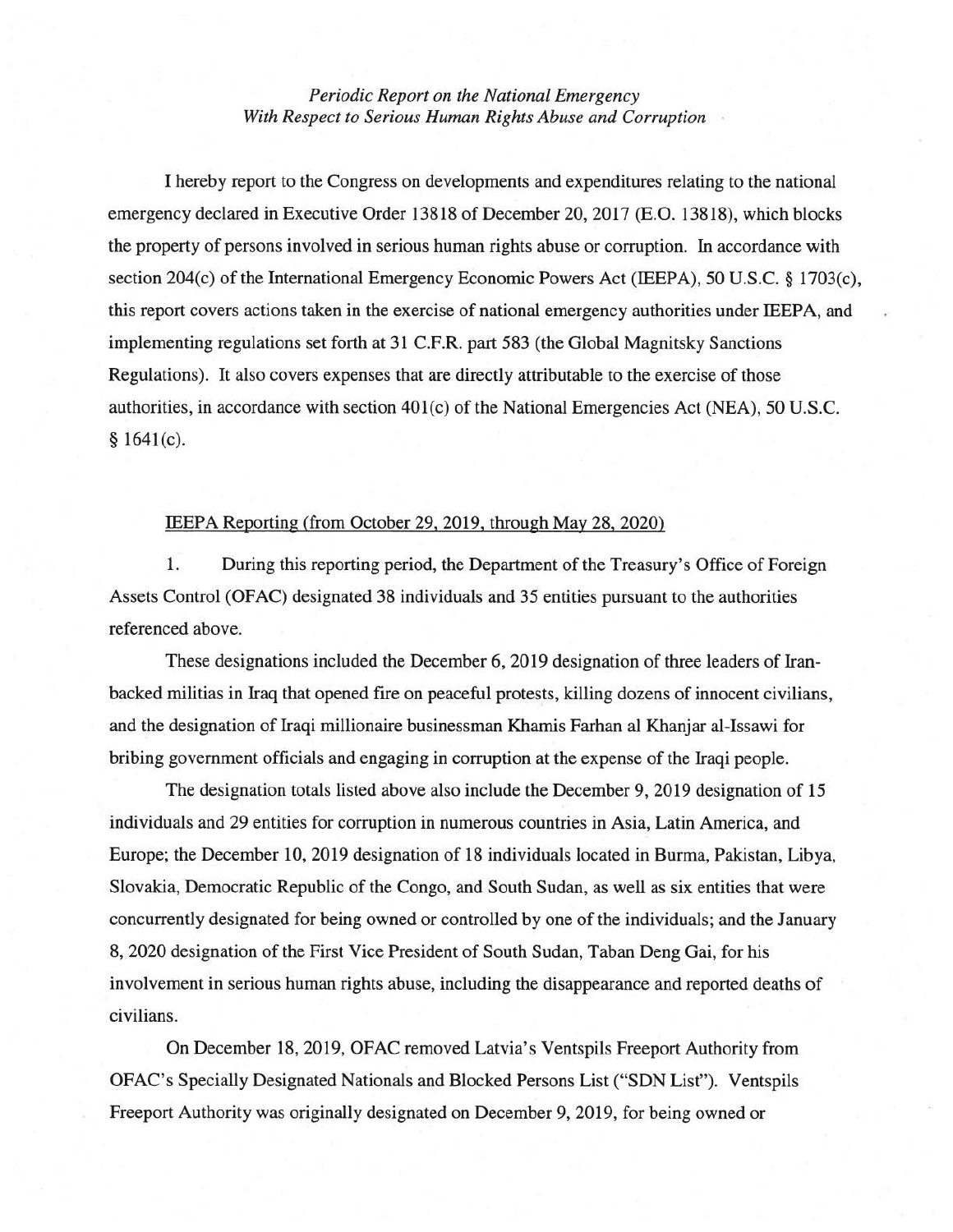controlled by Latvian oligarch and SDN Aivars Lembergs. Following the designation of Lembergs and the Ventspils Freeport Authority, the Latvian government passed legislation effectively ending Lembergs' control of the Ventspils Freeport Authority. According to the legislation, the port will be supervised by four representatives appointed by the Latvian government.

On March 17, 2020, OFAC removed one entity, Interlog DRC, from the SDN list as a result of a petition. lnterlog DRC was initially designated in June 2018 for its ties to Dan Gertler, an individual listed in the annex to E.O. 13818.

2. On December 9, 2019, concurrent with the above designations, OFAC issued General License 1 - Authorizing Certain Activities Necessary to the Wind Down of Transactions Involving Ventspils Freeport Authority, Ventspils Attistibas Agentura, Biznesa Attistibas Asociacija, and Latvijas Tranzita Biznesa Asociacijathe. On December 18, 2019, concurrent with the delisting of Ventspils Freeport Authority, OFAC issued General License 1A -Authorizing Certain Activities Necessary to the Wind Down of Transactions Involving Ventspils Attistibas Agentura, Biznesa Attistibas Asociacija, and Latvijas Tranzita Biznesa Asociacija. Copies of General Licenses 1 and 1A are attached to this report.

3. OFAC closed 12licensing cases (which may take the form of specific licenses, license amendments, "return-without-action" letters, general information letters, interpretive guidance letters, denial letters, closed without determination letters, or withdrawals), and received reports of the blocking of 77 transactions totaling approximately \$129.7 million, pursuant to the authorities referenced above.

4. OFAC has continued to respond to public inquiries regarding this program during its numerous outreach events to the financial, securities, international trade, and other communities. Details of this program are available on the Department of the Treasury's website.

## NEA Reporting (from December 20. 2019. through June 19, 2020)

5. The expenses incurred by the federal government that are directly attributable to the exercise of powers and authorities conferred by the declaration of a national emergency with respect to serious human rights abuse and corruption around the world are reported to be approximately \$1.91 million, most of which represent wage and salary costs for federal personnel. Personnel costs were largely centered in the Department of the Treasury, the Department of State, and the Department of Justice. This amount reflects only costs associated with the national emergency

2